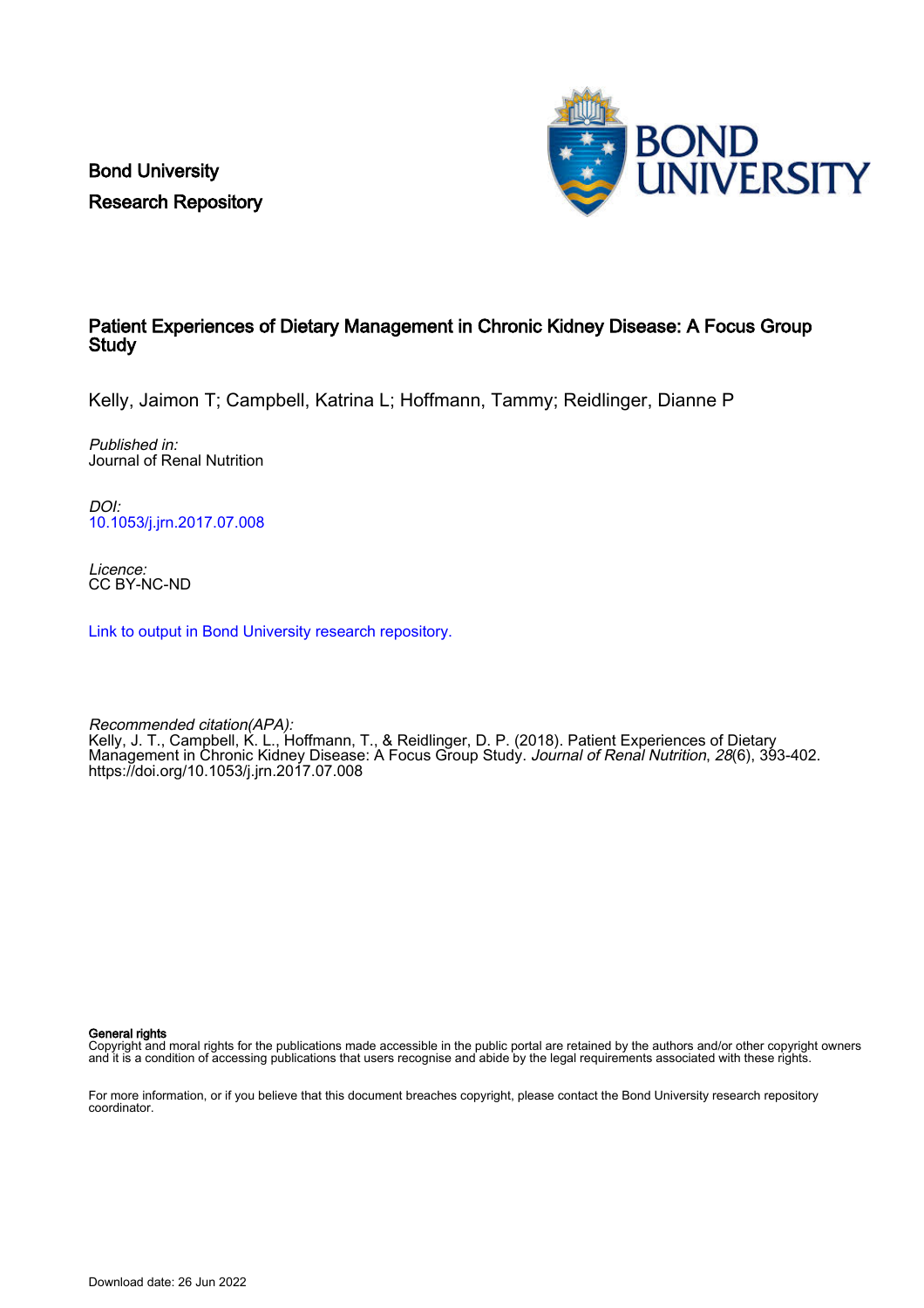### **Abstract**

**Objective:** People with chronic kidney disease (CKD) contend with complex dietary recommendations. The challenge in practice is for clinicians to provide individualized support with the frequency and consistency required to sustain dietary changes. This study aimed to describe the experiences of patients with managing dietary recommendations, including their perspectives on the potential to use telehealth to support dietary management in CKD.

**Design:** Focus group study.

**Setting:** Two nephrology units in **(blind)** Queensland, Australia.

**Subjects:** 21 adult patients with CKD (non-dialysis) and 3 caregivers (total N=24) purposively sampled to achieve diverse demographic and clinical characteristics.

**Methods:** Five focus groups were conducted, audio recorded and transcribed. Transcripts were analyzed using thematic analysis drawing on the principles of grounded theory.

**Main outcome measure**: Themes aligned with the research question.

**Results:** We identified five themes: exasperating stagnancy (patronized by redundant advice, confused and unprepared for dietary change, inevitability of failure, and barriers to accessing dietetic services); supporting and sustaining change (receiving regular feedback, incremental and comprehendible modification, practical guidance on food, flexibility in monitoring schedule, and valuing peer advice); fostering ownership (seeking kidney diet information, enacting behaviour change, making reminders, and tracking progress against targets); motivators and positive learning instruction (relying on reassurance, positive reinforcement, focusing on allowable foods, and involving family); threats and ambiguities of risk (sugar as the culprit, ubiquity of salt, illegible food labelling, avoiding processed foods, and questioning credibility of sources).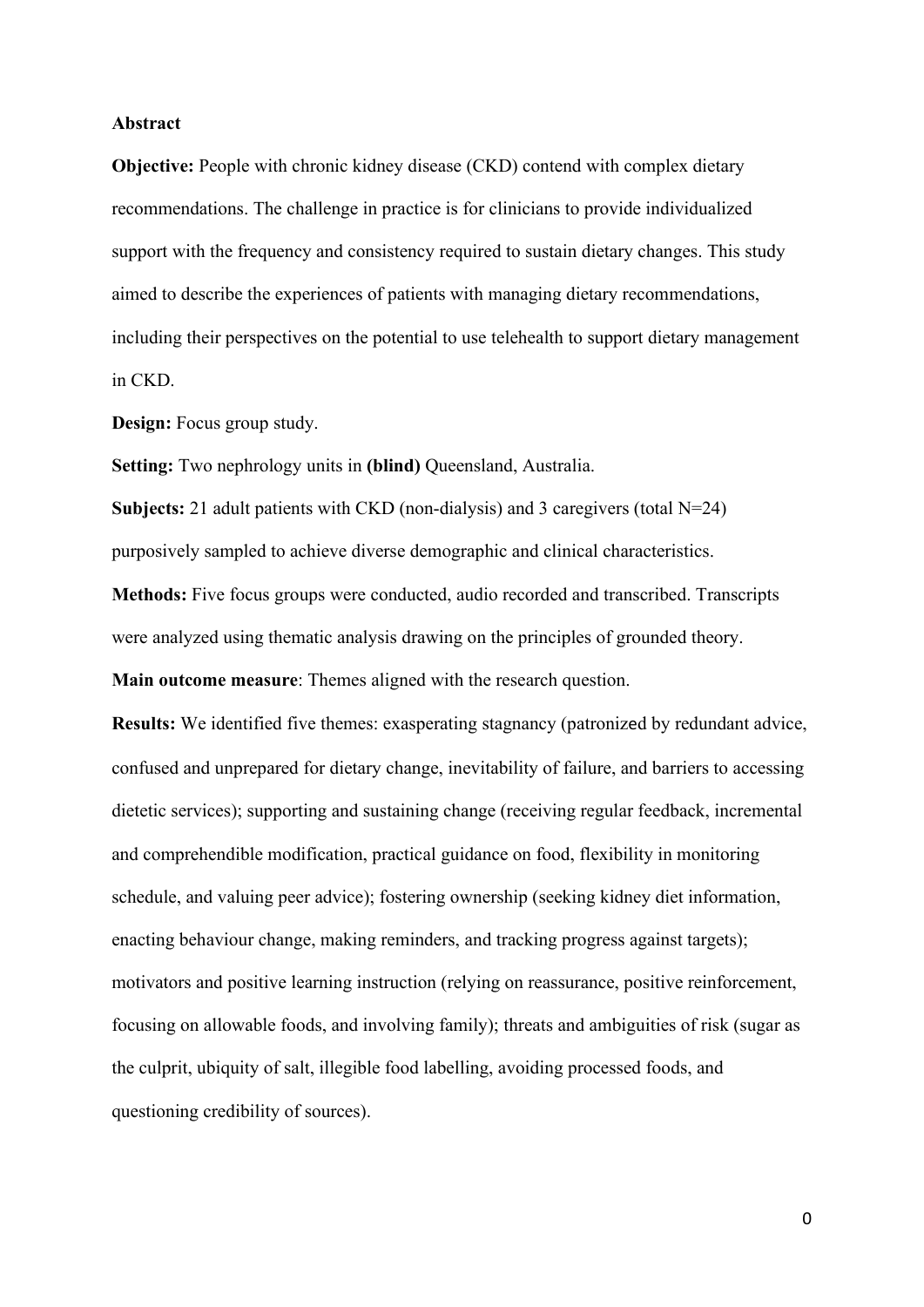**Conclusions:** Patients with CKD desire a preventative approach to CKD progression and maintaining their health however are stymied by dietary restrictions and a lack of reliable dietetic advice. Easy-to-use telehealth options have the potential to overcome the shortcomings in current health service delivery which may be limiting factors to providing these approaches. They provide patients with pragmatic tools, comprehensible and consistent information which fosters ownership and self-monitoring.

**Keywords:** Diet; nutrition; chronic kidney disease; technology; focus groups; patientcentered care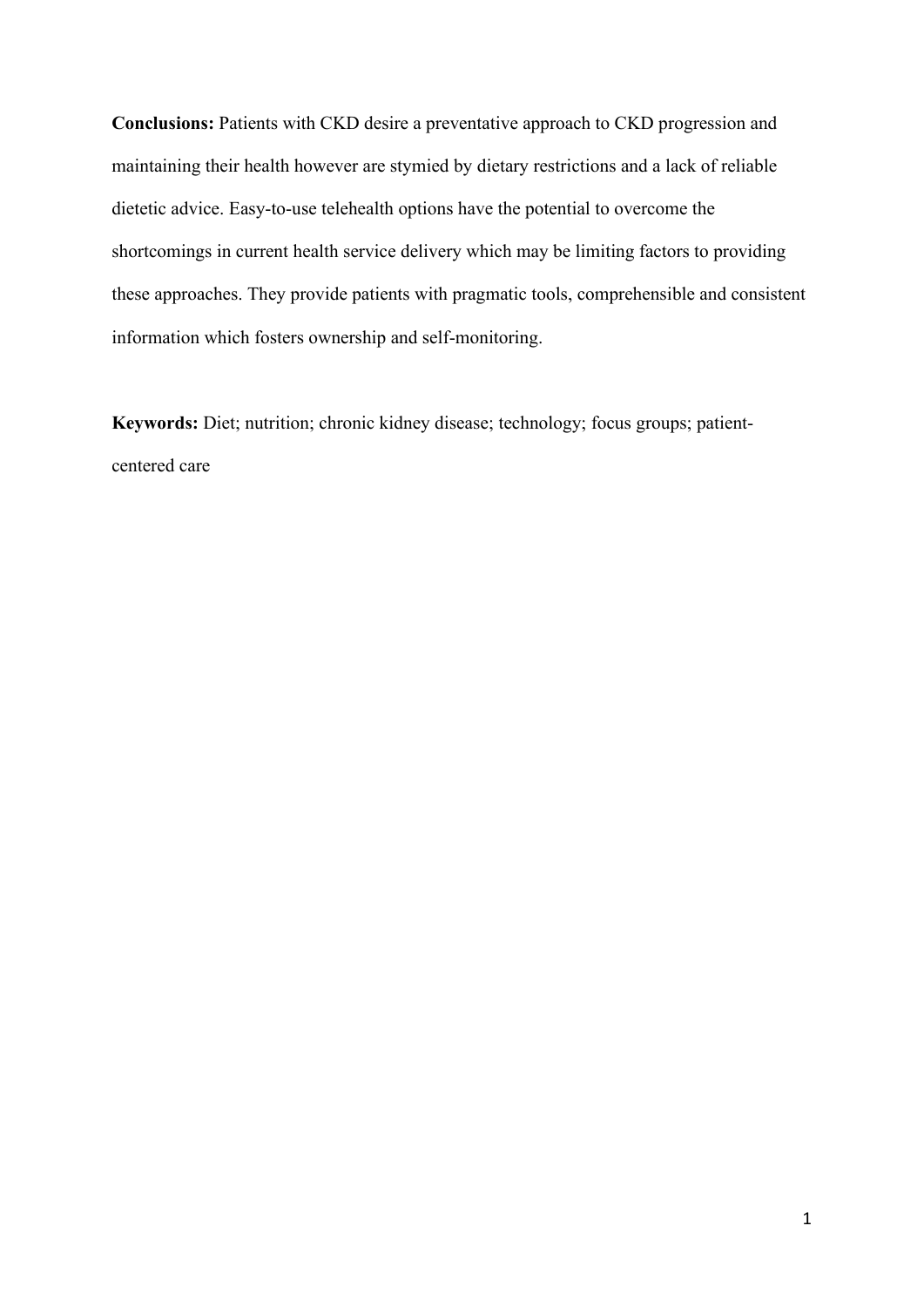### **Background**

Diet has long been considered a modifiable risk factor for chronic kidney disease (CKD), with poor dietary habits representing a key modifiable risk factor for CKD progression.<sup>1</sup> Historically, dietary guidelines for CKD advise the restriction of individual nutrients, such as protein, sodium, phosphate and potassium.2 However, these guidelines have been criticized because they are difficult to achieve, $3$  and are underpinned by limited evidence for effectiveness in preventing important clinical complications including cardiovascular disease and progression to end-stage kidney disease (ESKD).<sup>4-7</sup>

Dietary advice is often multifaceted, complex and requires individualized support.<sup>8,9</sup> Dietary and fluid restrictions can be disorienting, overwhelming, and an intense burden for patients across all stages of CKD.<sup>3</sup> The majority of dietary interventions for pre-dialysis patients are one-off dietary education sessions, without ongoing follow up.<sup>10</sup> In contrast, regular interaction has been shown to be a key strategy for self-management and highly valued by people with CKD.<sup>3</sup> This mismatch in patients' needs and current clinical service provision highlights a pressing need to consider alternative strategies to support dietary change. Emerging evidence suggests that use of technology such as telehealth is effective in promoting dietary adherence,<sup>11,12</sup> and has the potential to meet rising service demands.<sup>13</sup> Telehealth modalities may provide an alternative framework for frequent and structured contact that is needed to support the complex dietary change required in CKD.

There is growing recognition of the value of patient engagement in healthcare provision, and the need to focus on their experience of services, to improve efficiency and 'patient-centered care'.14 However, as far as we are aware, no study to date has focused on exploring predialysis patients' experiences of receiving CKD dietary advice, nor their preferred service modalities for accessing current healthcare services. This approach might help in the development of patient-centered interventions. The aim of this study was to describe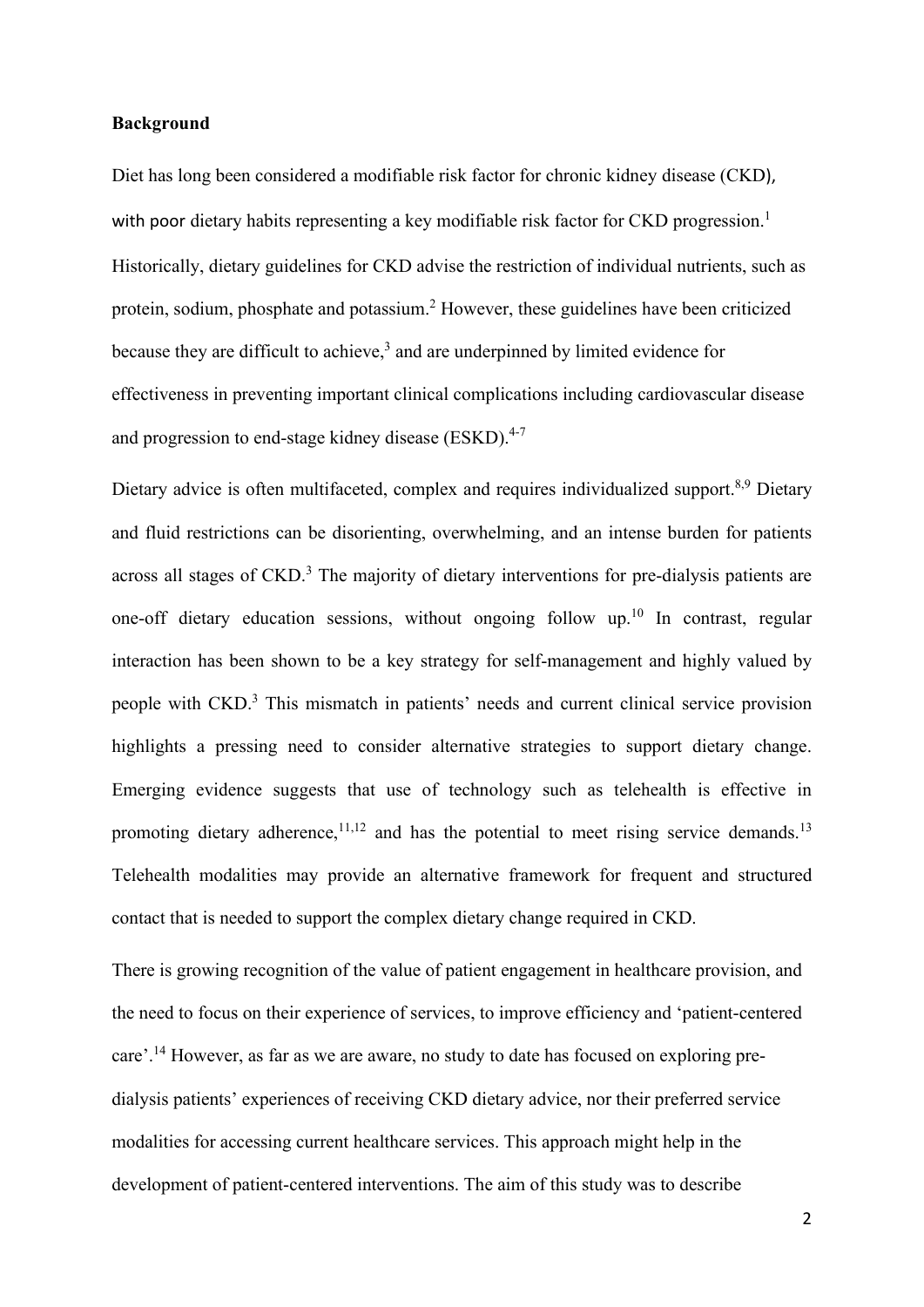experiences of patients with CKD in managing dietary recommendations, including their perspectives on the potential to use technology to support dietary management.

### **Materials and methods**

#### *Participant selection*

Participants with CKD were recruited from two nephrology units from an urban hospital outpatient service in Queensland, Australia **(blind)**. Eligible participants were adults aged 18 or over, had access to a mobile phone or the internet, were able to understand and speak English, not receiving dialysis treatment with CKD stage 3-4 (eGFR 15-60mL/min) and including long term-post transplant (Stage 5T). <sup>15</sup> Long term post-transplant patients, who had a stable GFR which met our inclusion criteria were deemed eligible on the premise that their dietary management is similar as per current best-practice guidelines.<sup>16</sup> Patients with a cognitive impairment who were unable to provide informed consent were excluded. Participants were purposively sampled to achieve diverse demographic (age, gender, and socio-demographic status) and clinical characteristics (time since diagnosis and comorbidities). Caregivers were not excluded from attending where requested by the participant in recognition of their key role in supporting the individual to self-manage and the potential insights they might provide to the research question. Participation was voluntary and written informed consent was obtained from patients and caregivers. All participants were provided with a retail gift voucher (AU\$50) to acknowledge their time. Ethical approval was granted by the **(blind)** Gold Coast University Hospital and Bond University Human Research Ethics Committees.

### *Data Collection*

The focus group guide was based on a review of the literature relating to patient experience of dietary change, and use of telehealth for dietary change. We also included visual prompts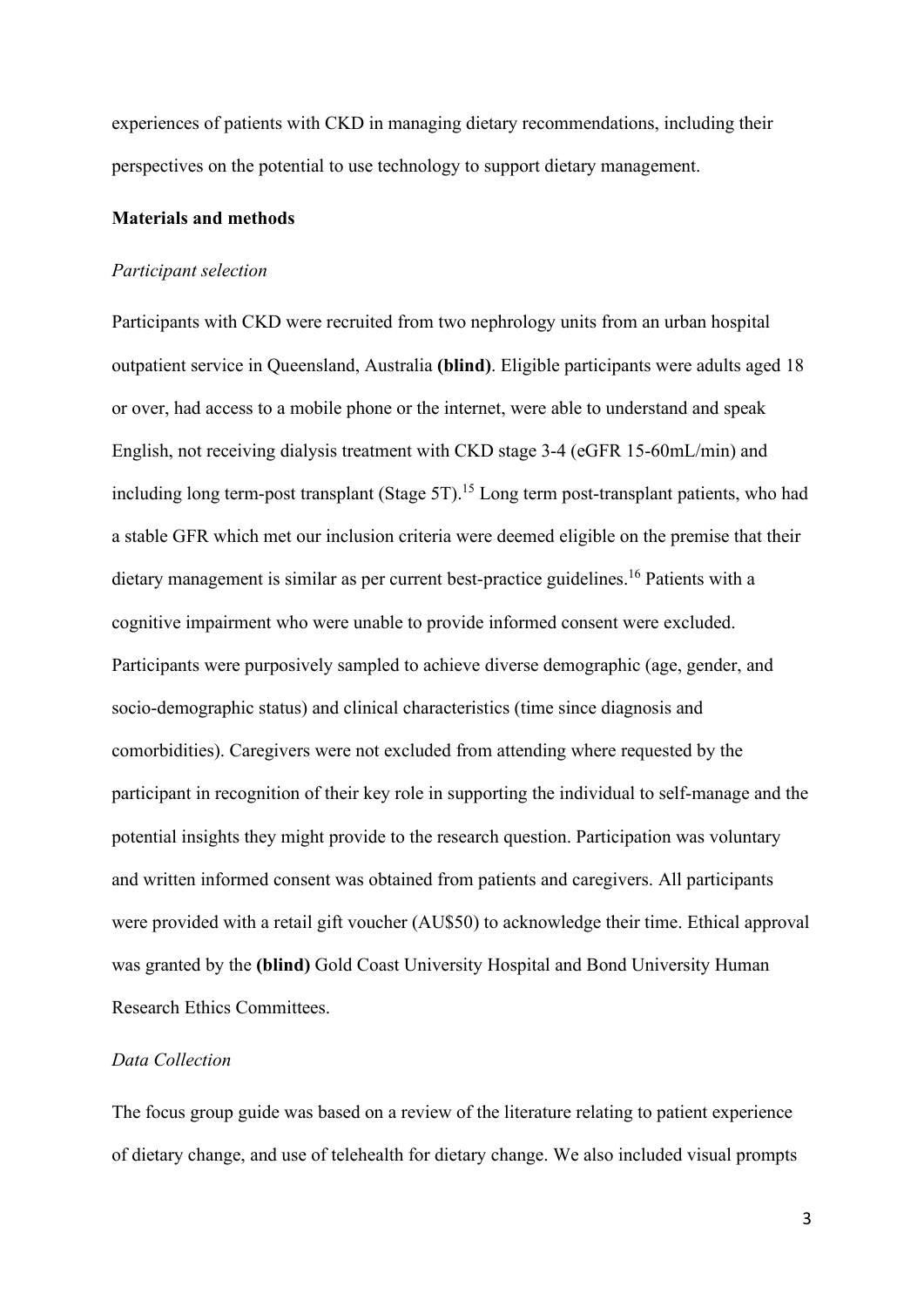to stimulate in-depth discussion, including an introduction to telehealth methods to all groups using photos (of interactions between patient and clinician) of telephone consultation, text messages and email communication, online workshops and videoconferencing. We also showed a YouTube video to demonstrate an example of a telehealth intervention.<sup>17</sup> No real life examples were used in our study, and all telehealth examples discussed were hypothetical. Prior to study commencement, the topic guide was piloted with three hemodialysis patients whose results were not included in the analysis, and only used to test the depth, understanding and flow of questions. The focus groups were approximately two hours duration and conducted in a private meeting room, which provided a confidential environment. They were facilitated by the lead investigator (JK), and another researcher (DR) recorded field notes. Each group was audio recorded and later transcribed verbatim. Transcripts were de-identified and checked against the audio recording by one researcher to ensure accuracy of transcription and facilitate immersion in the data. At the conclusion of the fifth group, the authors agreed that theoretical saturation was reached (i.e. no new concepts were raised from discussions from previous focus groups).

### *Analysis*

The transcripts were entered into NVivo 10 (QSR International, 2012) software to facilitate data analysis. Thematic analysis drawing on the principles of grounded theory was undertaken. Two researchers (JK, DR) independently reviewed the transcript line by line to inductively identify initial codes, and through discussion and a process of constant comparison within and across focus groups, developed preliminary themes. This ensured that the preliminary analysis captured the full breadth and depth of data. A third researcher reviewed the preliminary themes and supporting quotations. Relationships among themes were developed and illustrated using a thematic schema.

### **Results**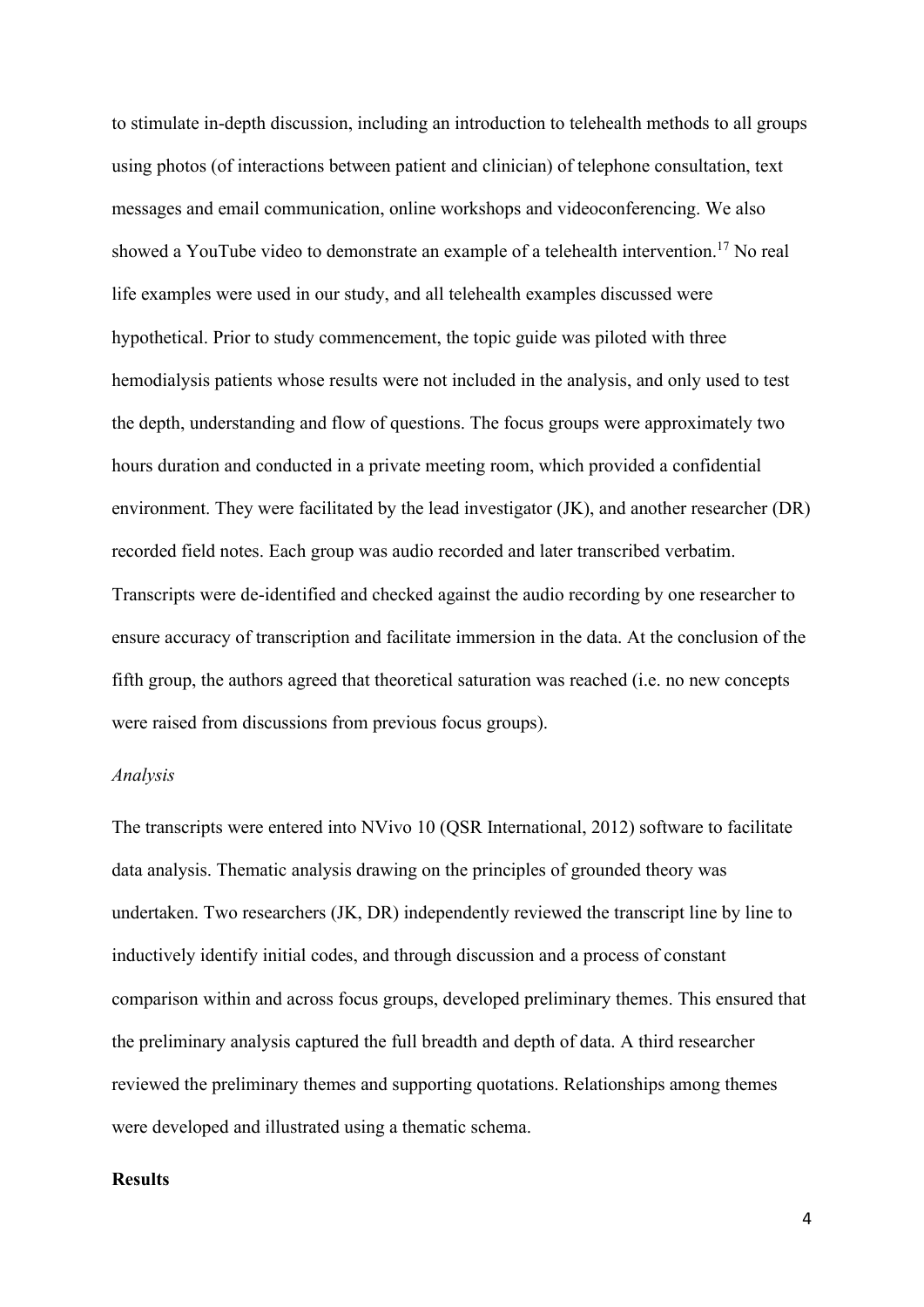Twenty-four participants (21 patients, 3 caregivers) participated in 5 focus groups (3 to 8 participants per group), which were conducted between November 2015 and March 2016. Participant characteristics are provided in Table 1. Three participants were kidney transplant recipients, however still met the GFR inclusion criterion for the study.

We identified five themes: exasperating stagnancy; supporting and sustaining change; fostering ownership; motivating and positive learning; and threats and ambiguities of risk. The themes are described in detail in the following section. Selected quotations that exemplify each theme are provided in Table 2. Figure 1 shows the conceptual links and relationship between the themes.

### **Exasperating stagnancy**

*Patronized by redundant advice* – Participants believed that their priorities were misunderstood by the clinicians, including non-dietitians, who provided nutrition education. They felt patronized and given repetitive dietary advice from clinicians who would tell them the "same thing over and over and over". They believed the advice was in-actionable and "very out of date", and that they could more easily have "looked it up on the net" themselves. There was a preference for innovative dietary approaches which participants perceived to be more aligned with modern day research and that they had heard about in the media.

*Confused and unprepared for dietary change* – Participants felt "disheartened" and confused by the lack of specific CKD dietary advice which lacked an individualized focus. They felt unprepared and given little-to-no support on how to implement changes: "I don't know what the heck I'm doing". They also expressed frustration that they had not been prepared for potential dietary changes when they first entered into the nephrology service, "instead of learning as you go" and before their kidney condition progressed.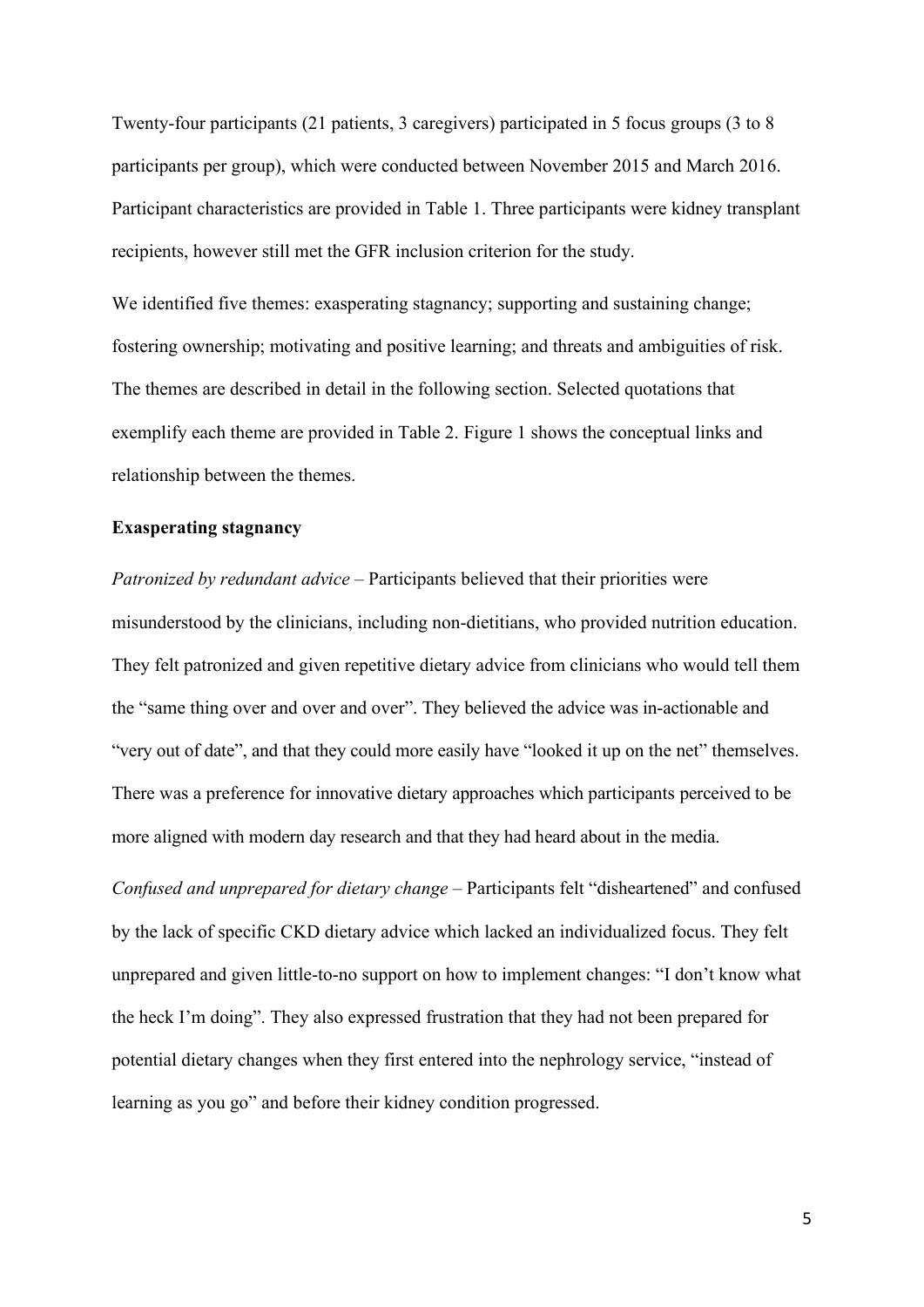*Inevitability of failure* – Participants described the predicament of multiple, and often conflicting, dietary recommendations for their co-morbidities. These conflicts were viewed as an impossible burden; "what in the world am I going to eat?" They expressed the view that they were being set-up to fail due to the in-cohesive approach. "[They tell you]… don't do this for that complaint and this for that complaint", and they felt "what's left over I can either eat or drink is an ice cube."

*Barriers to accessing dietetic services* – Participants mostly experienced healthcare consultations face-to-face. These appointments presented numerous barriers including taking time off work, cost of petrol, parking, and long waiting times. When participants were prompted on using telehealth for dietary education, they expressed that simple and familiar technology methods such as "a quick phone call or a quick text or something, or Skype" was low cost, easy and something they felt confident to use.

## **Supporting and sustaining change**

*Receiving regular feedback* - Participants valued "regular contact" and "a bit of feedback" to track their progress as they saw it supporting their dietary change over time. They desired regular, more intense follow up in the early stages of modifying diet "just until you got your plan under way and under control" which could "spin out a bit more" (become less intensive) when their confidence increased. They highlighted the importance of the time between feedback being "individually tailored" to their condition and transitioning life circumstances. *Incremental and comprehendible modification* - Participants stressed the need for dietary change to be taken "one footstep" at a time. They described their experience of instructional and overwhelming advice as like a "rubber-stamp on the forehead". They suggested technology might play a complementary role to face to face contact through methods such as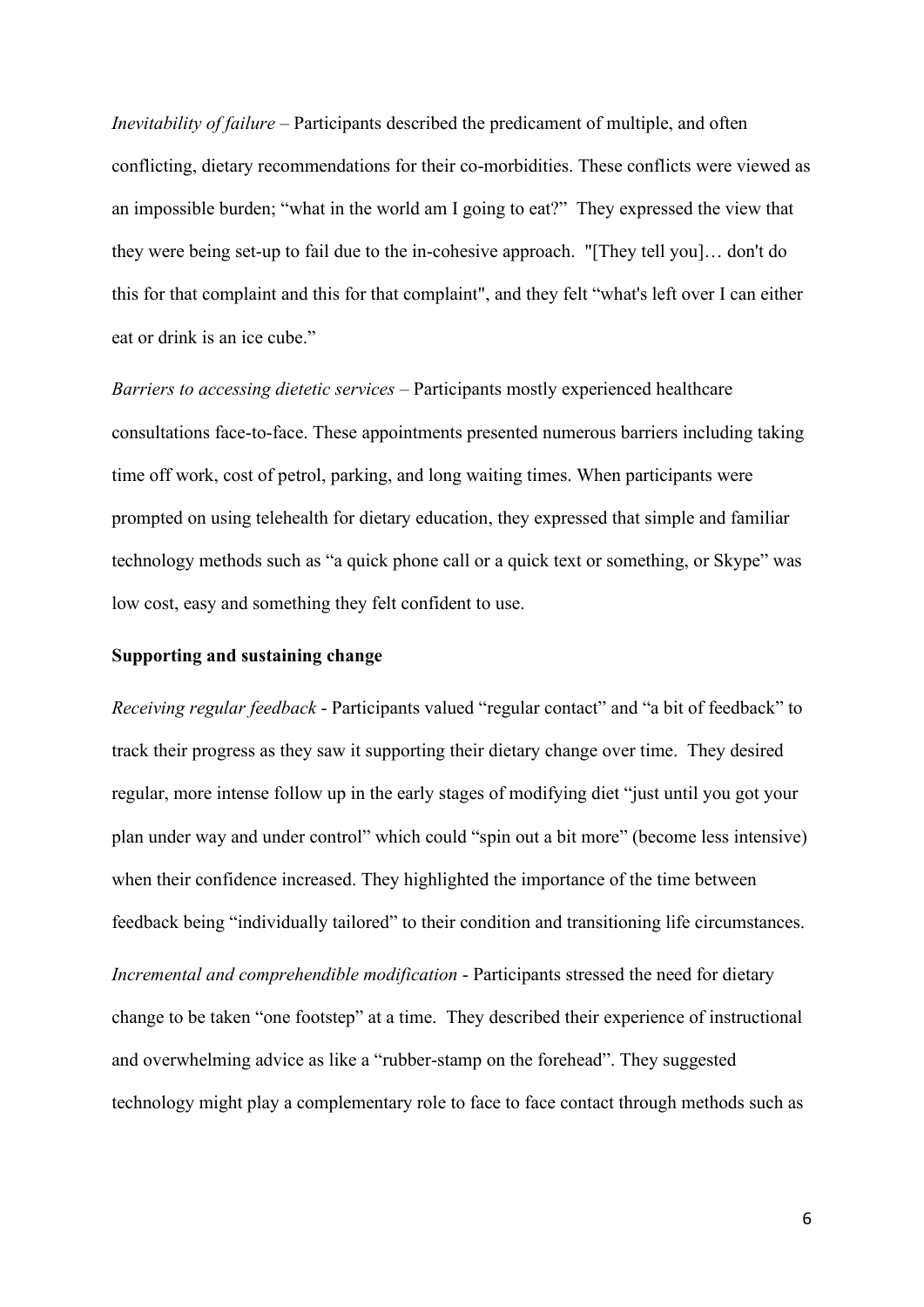SMS and/or telephone follow up to highlight the "basic stuff [diet education] first" and then "further detail as you go along".

*Practical guidance on food* – Many participants wanted a "list [or] guideline of what foods you could have… and what to leave out and maybe what to have occasionally". Participants favored "the practical advice... you don't hear that very often from anybody". They wanted focused practical food-based advice to help them make sense of the nutrient focused information they were given previously.

*Flexibility in monitoring schedule* – Participants wanted the power to decide their own monitoring schedule. They wanted this to be two-way with "the option to ring the dietitian". While they highly valued regular review, they believed increasing review appointments would add to their existing and competing problems accessing current healthcare. They were interested in how technology consultations could give them flexibility including the option to request that clinicians "ring you another day".

*Valuing peer advice* – Many participants had never spoken about dietary challenges with other people with CKD. They thought the strategies and advice from peer support groups "sticks in your mind more, [and allows you to] cross-fertilize ideas*"*, but were unaware of group services available to them. Peer advice from dialysis patients was highly valued, and many described the prospect of dialysis as "scary", something they wanted to avoid. They preferred to talk to their peers who were already on dialysis because they "knew what it was about" in a way that a clinician could not.

### **Motivating and positive learning instruction**

*Relying on reassurance* – The potential nurturing role of the clinician was highly valued. They wanted to "feel reassured, [to] ask questions [and get a sense of] I'm okay". Part of "feeling reassured [was knowing] that things can be done to improve [or] stabilize" their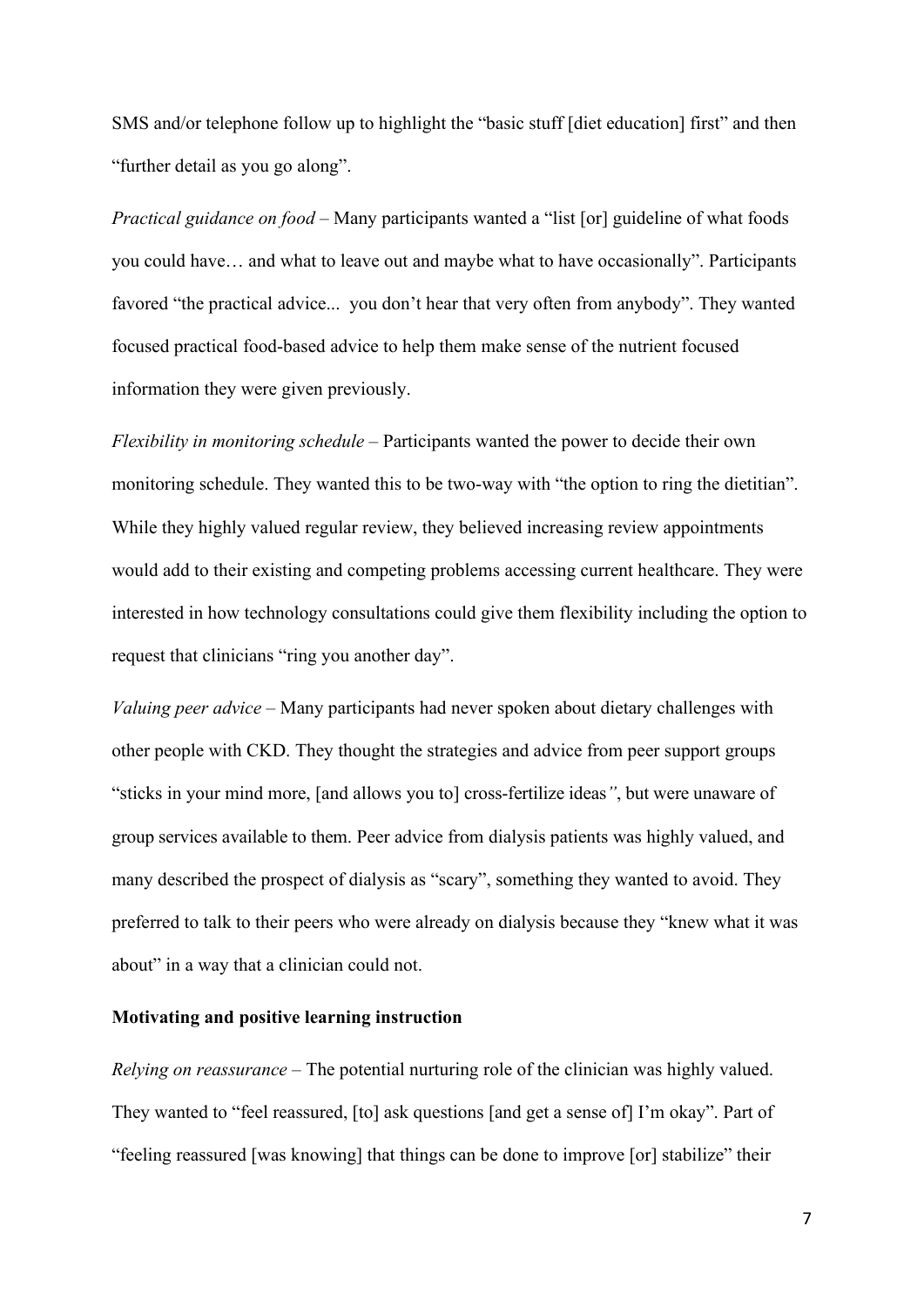kidney problems. They felt they currently did not have an ongoing supportive partnership with their healthcare provider. They saw telehealth as one method to provide reassurance, to complement face-to-face, such as "a text saying 'you're okay', that's terrific feedback".

*Positive reinforcement* – Participants talked about both positive and negative experiences of clinicians giving them dietary advice. They preferred advice that was respectful, and "never… put you down" which they believed reinforced the changes they had to make. They avoided punitive and instructive approaches such as "you eat this", "you stick to this". Clinicians that were "gentle" and "friendly" were viewed positively and they felt more comfortable, and happy to listen to dietary advice from them.

*Focusing on allowable foods* – Participants felt a CKD diet was very restrictive. They wanted information on "what foods you could have" rather than being told what nutrients to avoid. They described feeling "disheartened" by dietary restrictions which were viewed as "pretty severe". Because they didn't know what they were allowed to eat, they talked of using technology, such as the internet, however this wasn't always successful; "all they [internet sources] seem to list is high potassium foods" (and not the low potassium foods allowed). *Involving family* – Participants felt that family and caregivers were gatekeepers to change. They discussed the importance of involving family members or friends, describing how they "regulate" their diets. They saw dietary advice as "a two-person-thing", which should include both "the cook and the patient". If family were not involved in dietary decisions or lacked understanding, they described having to prepare separate meals; "I can't feed anyone else the same stuff as I eat... you've got to take into consideration what they're going to eat".

### **Fostering ownership**

*Seeking kidney diet information* - Participants described how they liked "picking up stuff off the internet", specifically for information not well explained by their clinician. Other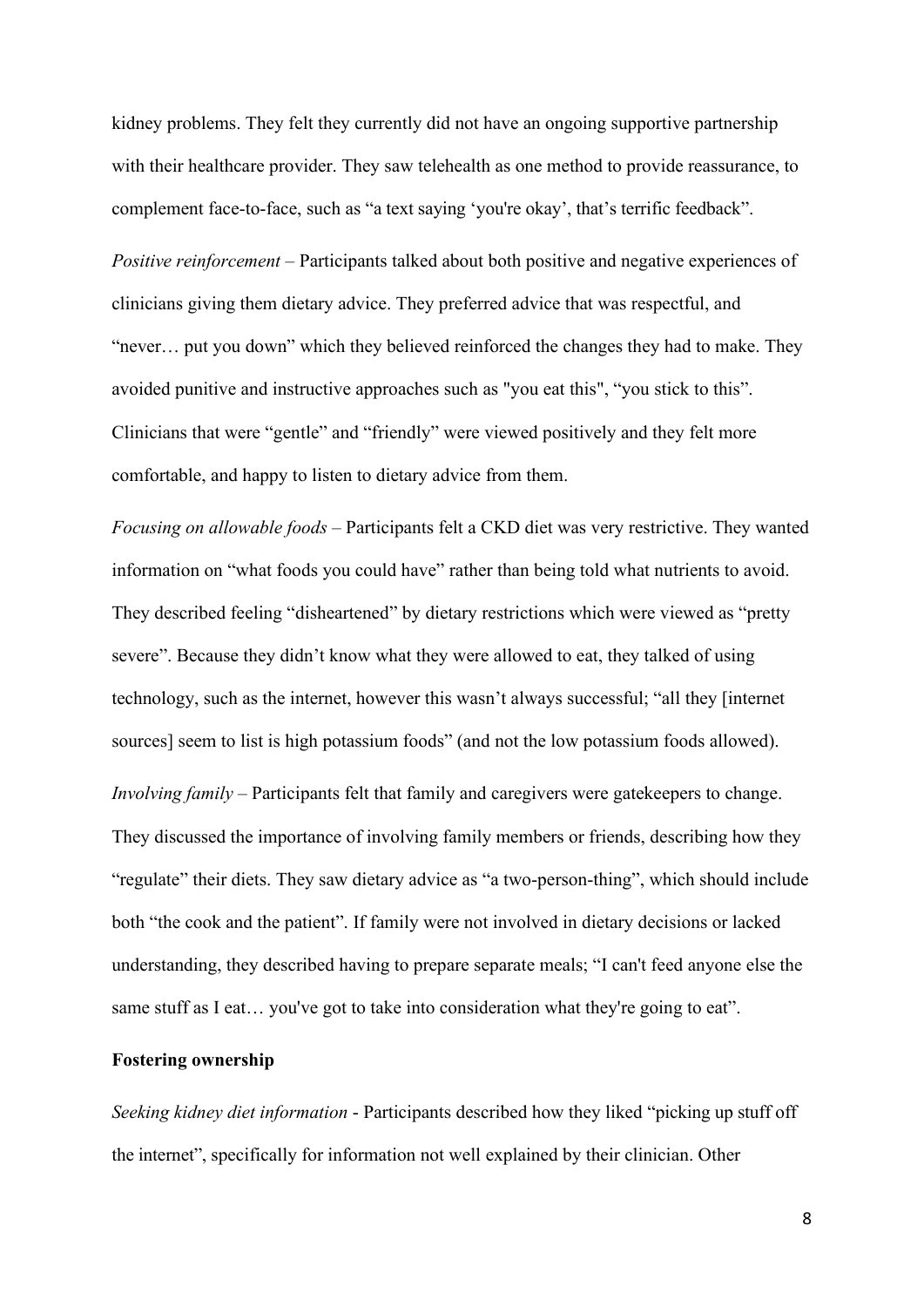participants sought answers through sources like "Google Scholar", "books", "newsletter" and "the news" in a quest to self-educate on dietary change. They felt that their doctors "don't have time" to answer all their questions, and favored "instant" and "non-invasive" methods to seek their information, such as the telephone and text messaging services.

*Enacting behaviour change* – When prompted to the types of dietary education commonly provided to patients with CKD, participants believed "a dietitian's got that stuff [dietary information] already out there". They argued that achieving dietary behaviour changes requires them as individuals to "want ownership of the problem", to "tell them [the dietitian] how I'm going myself" and drive their own change "if you want it, if you need it".

*Making reminders* – Participants discussed a desire "to get a sort of a reminder" as a tool to improve their own self-monitoring and efficacy. Participants discussed the importance of being reminded about their recommendations for dietary change, but also their clinic appointments. This included a reminder of dietary education delivered by phone or face-toface; "how about a reminder about the call they were going to receive?"; or a text saying "I called you the other day, how are you going?".

*Tracking progress against targets* – Participants preferred to "track" the results of their blood tests to "physically see" the progress made. They discussed that they often ask their doctor "what's my readings?" for reassurance that they were "heading in the right direction", and this was a motivator to make dietary adjustments. Participants suggested record keeping methods using technology so it was possible to track "the results of your last blood test" by using the internet and mobile apps such as "Carb Count [mobile app] or something like that".

### **Threats and ambiguities of risk**

*Sugar as the culprit* –All participants described sugar as "poison", believing "white [sugar] is death" and it was a very important dietary belief to protect their kidneys from further damage.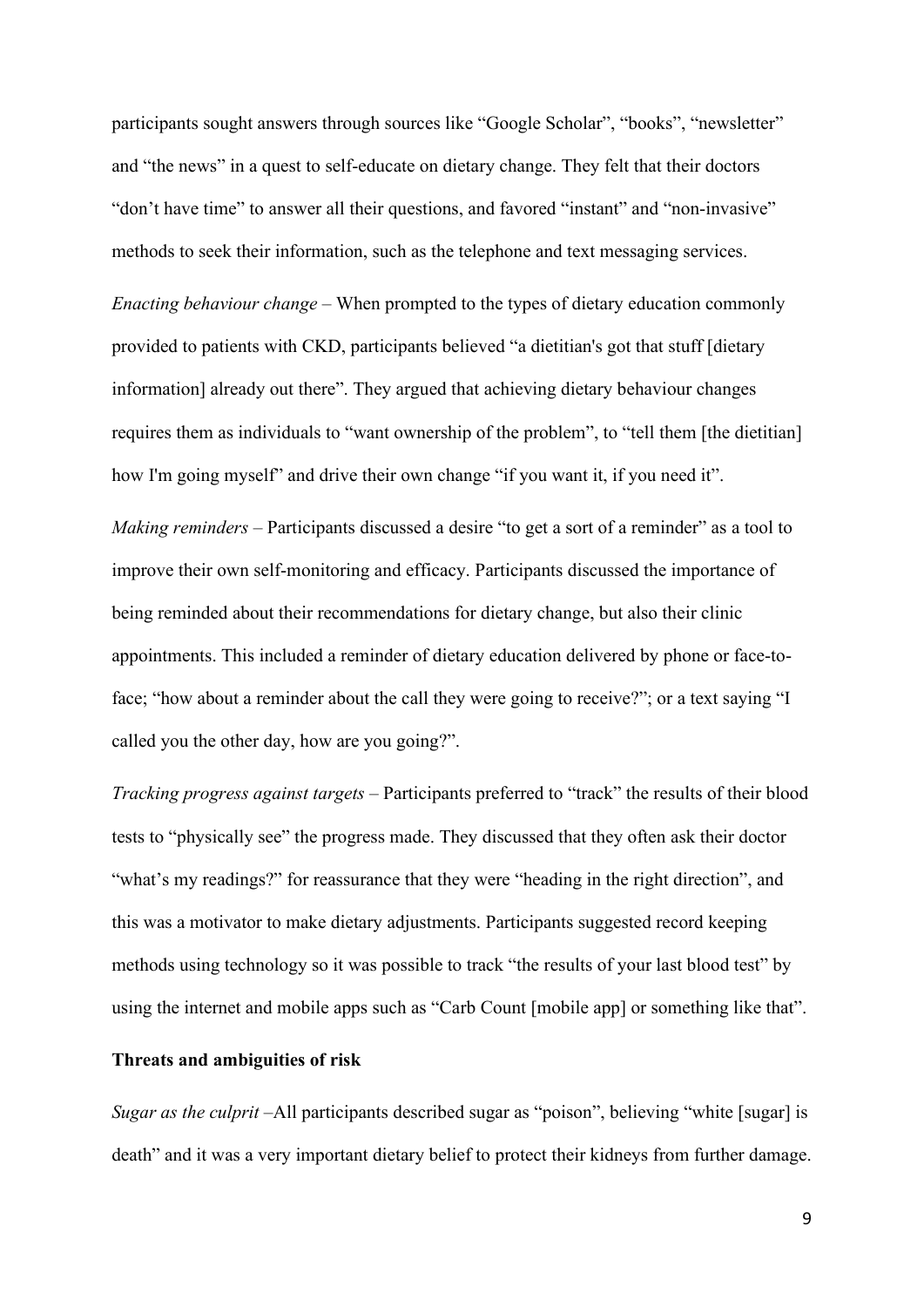Many participants were of the opinion that 'brown' and 'raw' sugars were healthier choices and would use these in place of white sugar, whereas others "just stop sugar full stop". Participants discussed many challenges to finding suitable "substitutes that is going to be interesting or tasty" in place of regular sugar.

*Ubiquity of salt* – Participants discussed that there "seem to be a lot of things on the market that have salt in them". They described it as "pretty frustrating" and impossible to "find anything that hasn't got any salt in it". While most participants were very "conscious of my salt", some thought "it's not good if you're without salt... your body needs the salt".

*Illegible food labelling* – Many participants recognized label reading as important to make better food choices. They faced the dilemma of identifying a low sugar product, only to find it was high in salt. They believed food "labels should be changed" particularly regarding their size and format to "be a decent legible size". Many participants required glasses to read labels, and were frustrated about taking "twice as long to do the grocery shopping".

*Avoiding processed foods –* Participants reported a common belief that the food supply was dominated by processed foods. They reported having "trouble" with avoiding "all the processed stuff, which is really difficult to do without these days". They discussed what would "be the best [would be] if some of the processed food had less salt [and weren't] full of preservatives" which they described made it "so hard" to rationalize what to prioritize.

*Questioning credibility of sources* – Participants were seeing many different healthcare professionals, and regularly received new and sometimes conflicting advice. Those who frequently sought out information themselves described the need to "check with somebody that knows what they're talking about" to question the reliability of information they found, particularly if it was food related and something they had not been previously advised about. They discussed how they would "research something [on the internet] and know that I could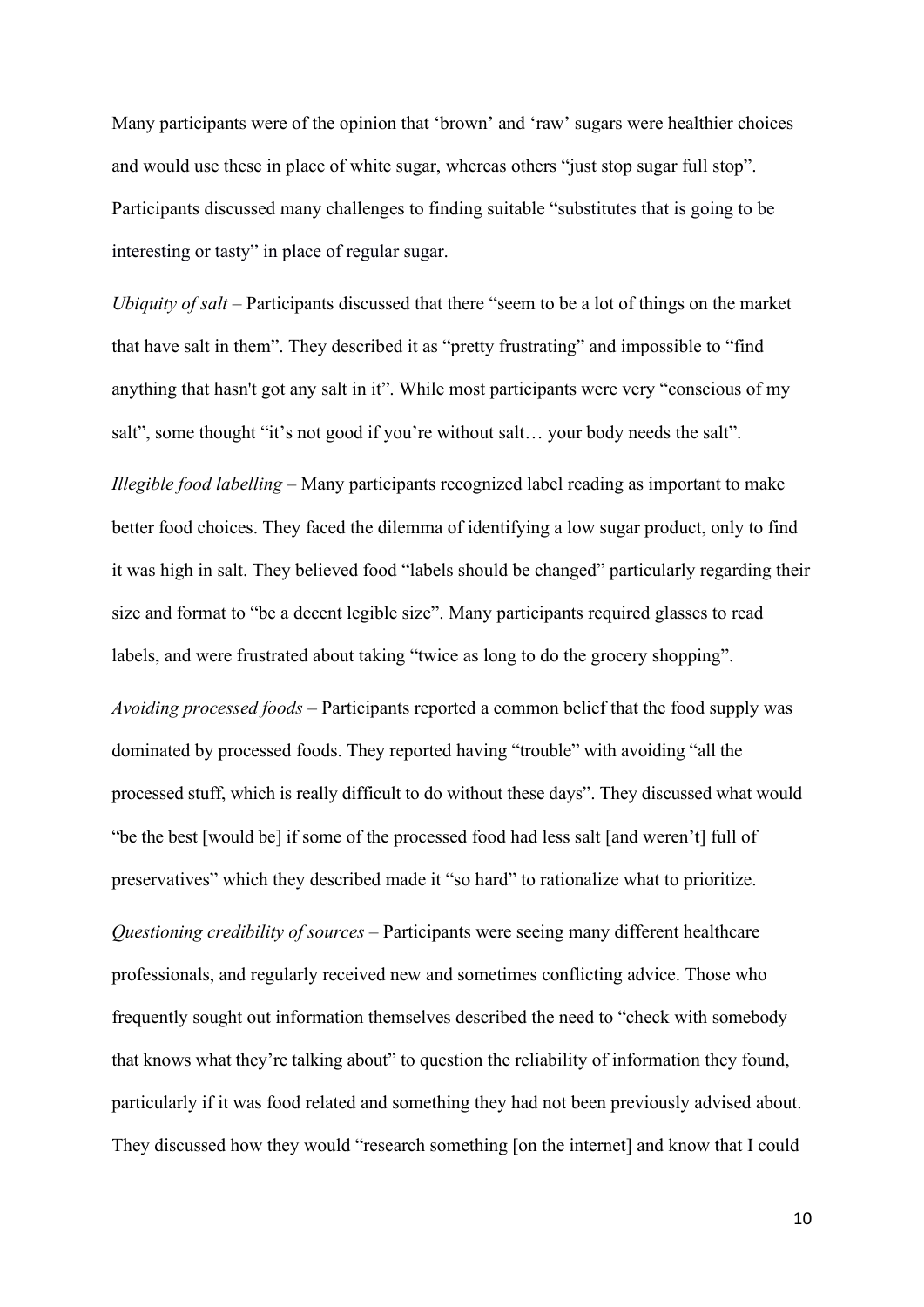be possibly getting the wrong information [so they would] print it out and run it by the doctor".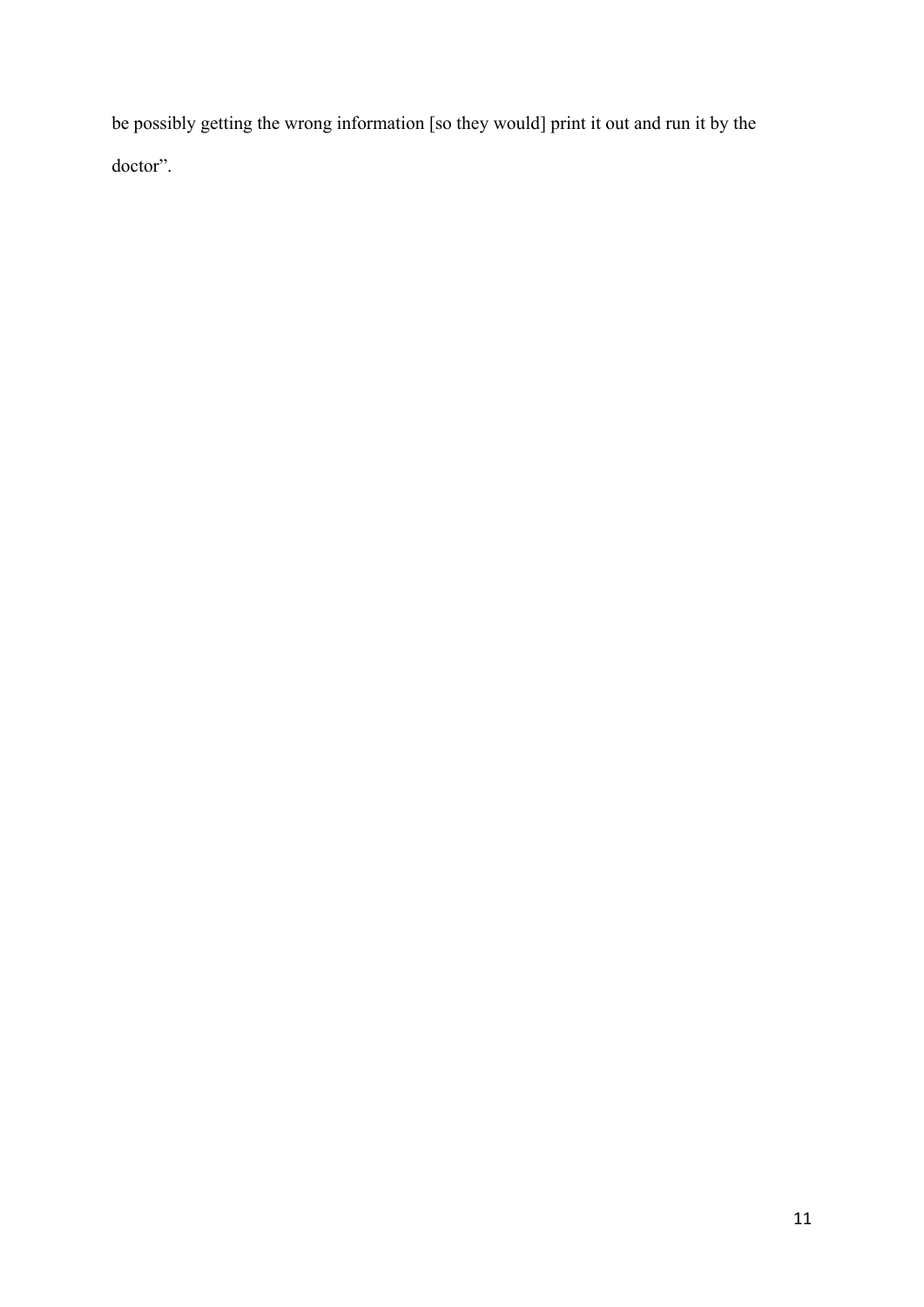### **Discussion**

This qualitative study explored the experiences of CKD participants in relation to dietary management, and their perspectives on the potential for telehealth to support dietary change. Participants in our study described feeling misunderstood by clinicians providing dietary advice, and felt confused with conflicting guidance from different clinicians. In addition, they highlighted many barriers to seeing clinicians in face-to-face settings, which did not meet their preference for regular review and feedback. Participants desired practical guidance on foods and a flexible monitoring schedule to support and sustain dietary change. They preferred clinicians who provided reassurance, were positive, involved their family and/or caregivers, and focused on foods that were allowed in the diet, as opposed to imposing food restrictions. To gain control of their diets, they felt responsible for seeking out additional dietary information, enacting dietary changes and self-tracking their progress over time. This was an exceptional challenge for participants whose health care delivery experience was not conducive to making dietary behaviour change.

This is the first qualitative study to describe the CKD patient experience with dietary advice provided in nephrology services. Although we know that patients struggle with adhering to their diet and fluid recommendations, and desire more flexibility and individualised support, $3$ our study has focused on the source of these recommendations as well as their delivery setting. For the first time, we show that diet recommendations come from a myriad of sources (and rarely from qualified dietitians). People with CKD find this a disorienting and confusing experience. Our study suggests that telehealth may be viable options to overcome these patient-centered care barriers. Importantly, patients did not show preference for what telehealth options would be 'the best', as long as these were cheap, easy to use, and gave them flexibility. We believe this will help future intervention development and continued efforts to improve patient-centered care in nephrology services.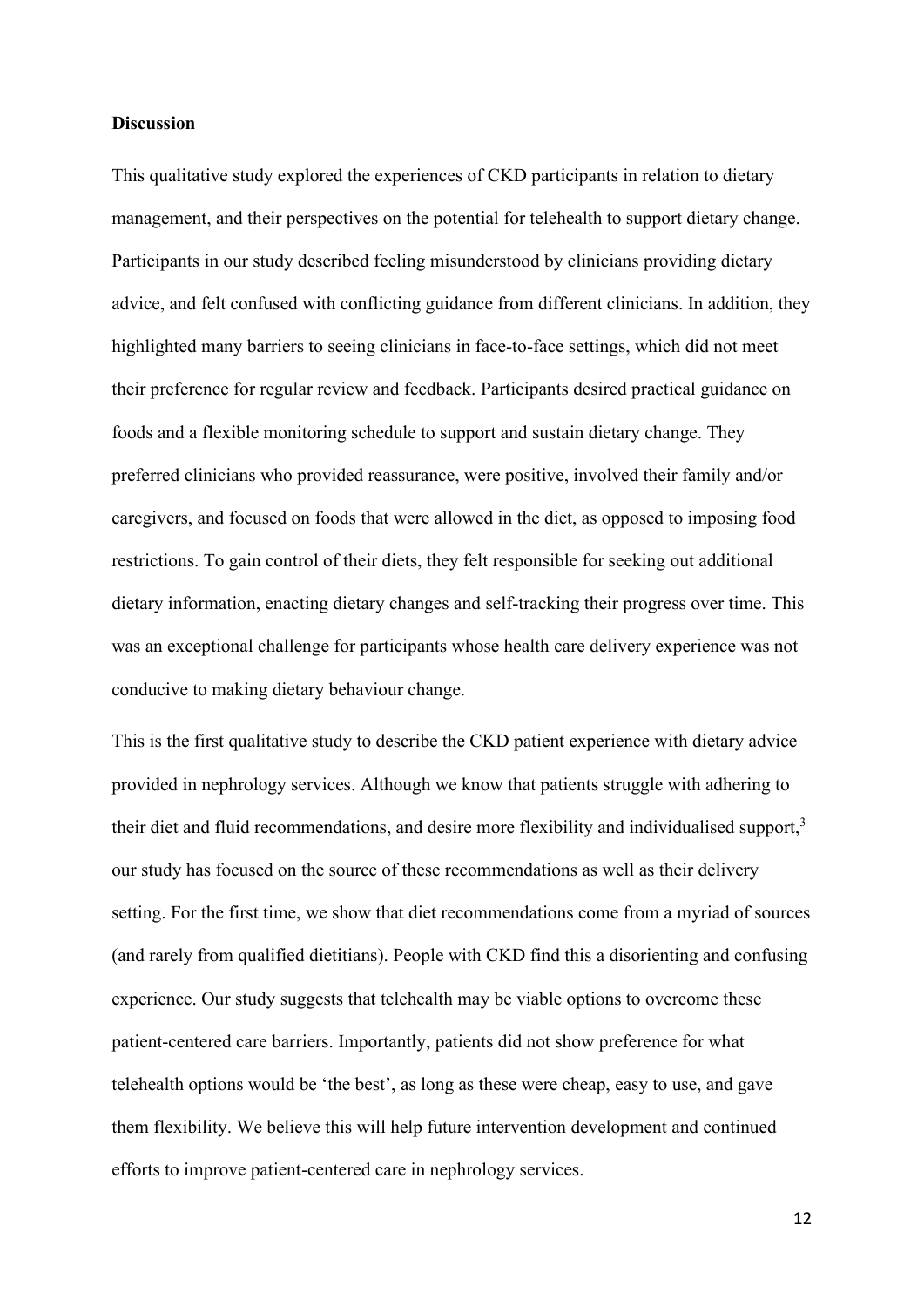Participants felt their priorities for dietary change were neglected by the wider healthcare community (including primary care and nephrology services). They described an inflexible, outdated, and patronizing consumer experience, not aligned to patient-centered care. Such shortcomings in delivering patient-centered care in nephrology services has been reported previously<sup>18,19</sup> and is increasingly recognized as a barrier to delivering effective clinical care, to improve patient-clinician communication and overall health outcomes.<sup>20</sup>

The findings of this study highlight that people with CKD want advice and greater emphasis on prevention and progression of CKD in the early stages. Therefore, a coordinated model of care fostering ownership over their dietary self-management and supporting change longterm is needed. General practitioners and nephrologists are best placed to initially highlight the importance of diet to newly diagnosed patients, and to refer to a dietitian shortly after diagnosis. A coordinated and multidisciplinary approach to patient care has been shown to improve patient outcomes, $^{21}$  is a strong service need and reflects patient's desires. There is evidence to support healthy dietary change in CKD, including the reduction of dietary sodium for lowering blood pressure and proteinuria,<sup>4</sup> and protein modification for protecting residual kidney function.<sup>22</sup> Furthermore, the adoption of a healthy dietary pattern may reduce incident CKD in the general population<sup>23</sup> and mortality in established kidney disease.<sup>24</sup> Yet despite an evidence-base for prevention, this patient population feel unable to access dietary services, at a time they are motivated to prevent their disease progression.

The current healthcare workforce and models of care appear unable to meet patient expectations of patient-centered care. With current service delivery unable to adjust to increasing consumer demand, $^{25}$  many patients will never see a renal dietitian. Instead, patients may only receive these services if they reach ESKD, where they may be referred to manage acute concerns, such as hyperkalemia. However, ESKD is the patient-centered endpoint they describe being desperate to avoid. While services continue to neglect this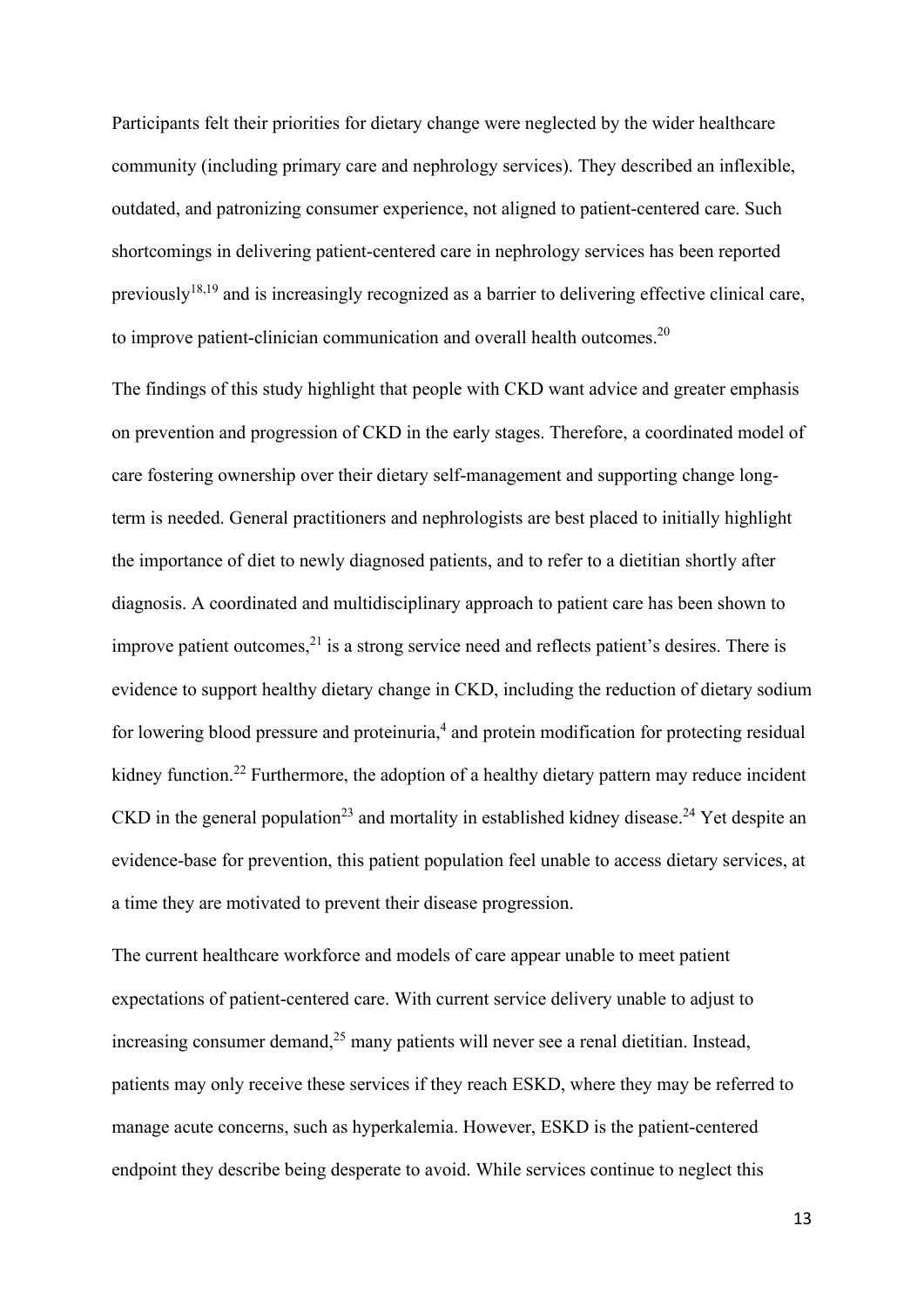prevention focus, patients perceive stagnancy in healthcare delivery, are innately confused, and feel unprepared to make dietary change. This can impede patients' self-efficacy for integrating dietary self-management, leaving them to seek diet information online which often lacks evidence and may cause harm.<sup>26</sup> If current service models cannot address people's self-efficacy in the early stages of CKD, this may lead to faster progression to ESKD.<sup>27</sup> Using telehealth shows considerable promise for improving self-efficacy in people with CKD, and may overcome current healthcare limitations and improve patient-centered care. Our group of CKD participants expressed interest in telehealth methods that would complement their traditional care rather than replace it, providing the delivery modality was relevant and familiar to their skills and level of health literacy. Participants preference for telehealth primarily centered on overcoming the incoherent dietary advice in current health service delivery. Many participants were already using mobile devices and the internet, particularly for seeking information outside of their usual care, therefore these modalities were often preferred and acceptable to support self-mangement.<sup>28</sup> These methods were seen as ways '*Receive regular feedback'***,** *having 'Flexibility in the monitoring schedule',* able to '*Involve family',* and overall '*Foster ownership'*; while overcoming the growing *'Barriers to accessing dietetic services'*. Using telehealth has been shown to facilitate dietary change<sup>12</sup> and could overcome the common healthcare barriers experienced in face-to-face settings, including demographic isolation, working hours, and forgetting appointments.<sup>29</sup> Additionally, telehealth methods could decrease commonly reported healthcare access barriers, specifically administrative errors, access to clinic facilities, parking and unfavorable opening hours of clinics in face-to-face settings. $19,30$ 

It is important to note that telehealth may introduce the opportunity for health services to utilize non-dietary trained personnel in its delivery. However, the results of this study indicate that the majority of participants had never seen a renal dietitian, leading to many of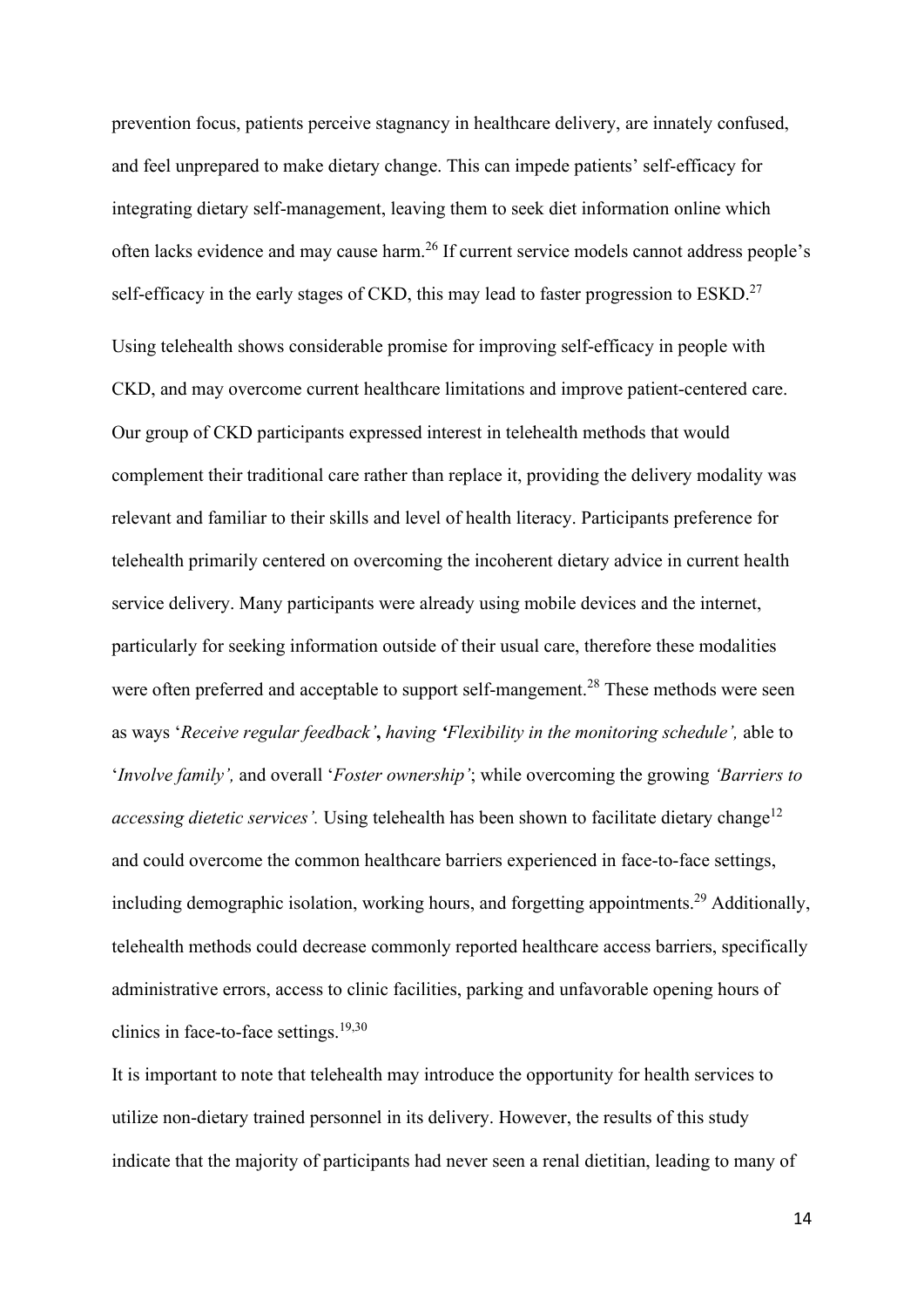their dietary challenges, and the health service perceived as stagnant and unsupportive. Based on these findings, we recommend any telehealth dietary intervention should involve a dietitian, at least in the development of materials (text messages; call scripts; resources) and preferably in the subsequent delivery of the intervention content. Given telehealth's novelty in CKD, any program should be pre-tested with the patient demographic and ideally trialed for feasibility and cost-effectiveness prior to implementation.

As far as we are aware, this is the first study to describe the experiences of people's dietary management in pre-dialysis CKD and perspectives on the potential to use telehealth to support dietary change. The use of a semi-structured questioning approach, to encourage participants to discuss their feelings and attitudes (both positive and negative) was a strength which somewhat mitigates the inherent researcher bias. However, this study is not without limitations. Given its qualitative design, the generalizability of themes to other populations with CKD is uncertain. Although we attempted to achieve a demographic reflective of current prevalence in Australia, we did not recruit participants of Indigenous heritage, or those living outside metropolitan areas. However, the results are generally consistent with similar ESKD qualitative studies.<sup>3</sup> Future research should specifically target these populations, who are known to have higher burden of CKD and who may experience different barriers to dietary change and technology use.

In summary, people with pre-dialysis CKD desire a preventative approach to CKD progression however, are stymied by restriction-focused dietary advice and a lack of dietetic service provision in early stage CKD. Clinicians need to be positive and motivating, and consider the individual's goals for dietary change, to empower patients to better cope with dietary recommendations, which could help improve patient-centered outcomes. Telehealth methods such as the telephone and text messaging were viewed acceptable over other telehealth options (and to complement face to face care) to facilitate dietary follow up. These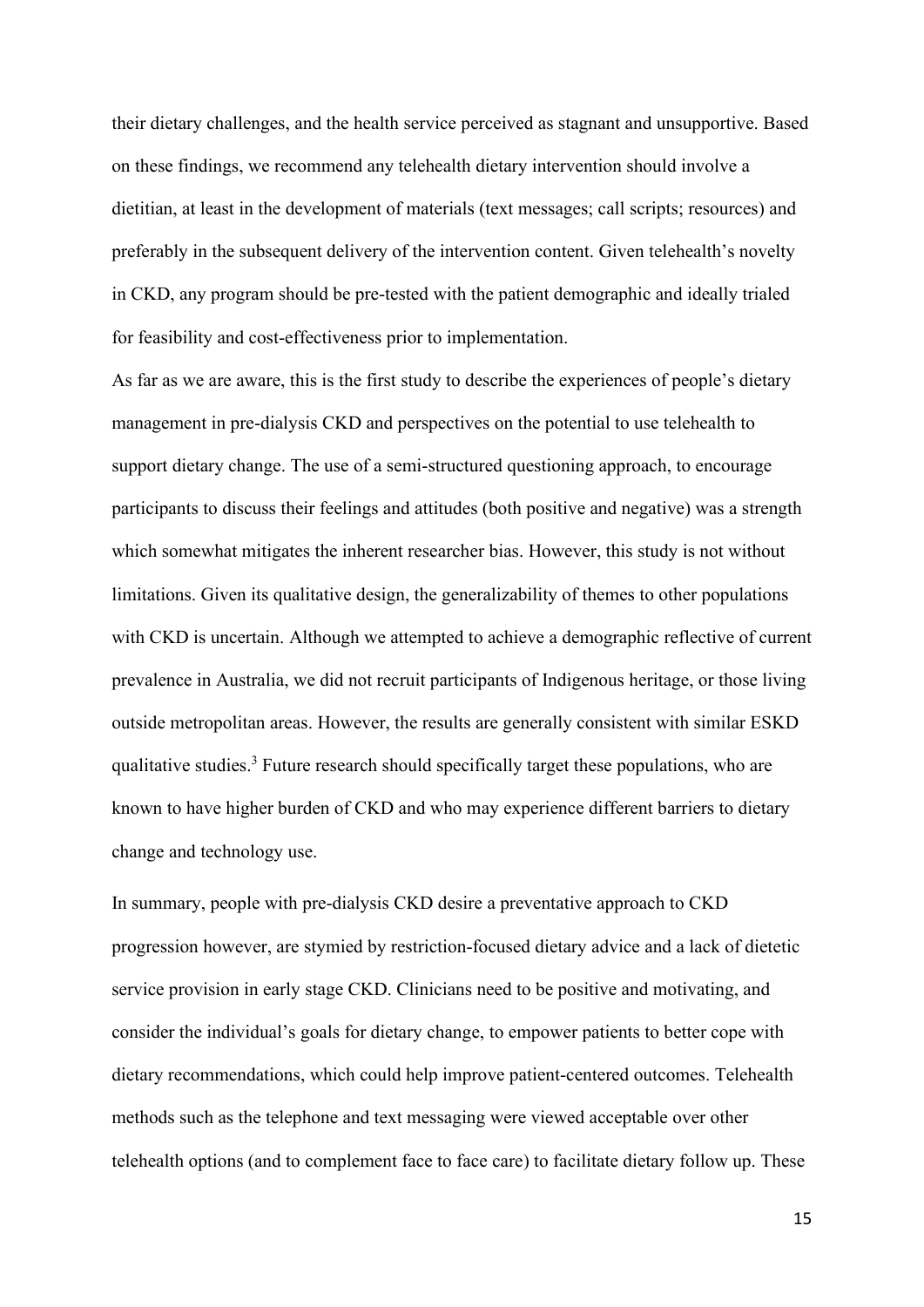modalities appear to meet the patients' expectations of service delivery, and may assist in dietary change.

### **Practical application**

Patients with CKD experience a range of barriers to enacting dietary behaviour change. These partly stem from the characteristics of health professionals and barriers to traditional healthcare delivery. Clinicians should align with a patient's priority for dietary change, and avoid patronizing advice focused on nutrient restrictions. This patient-engagement study can be used to develop patient-centered telehealth programs, and guide its implementation in a CKD service. To use telehealth to support dietary change, clinicians should consider text messages and phone calls, as they are viewed to facilitate regular, repeated interaction and giving patients the support they require for long-term dietary change.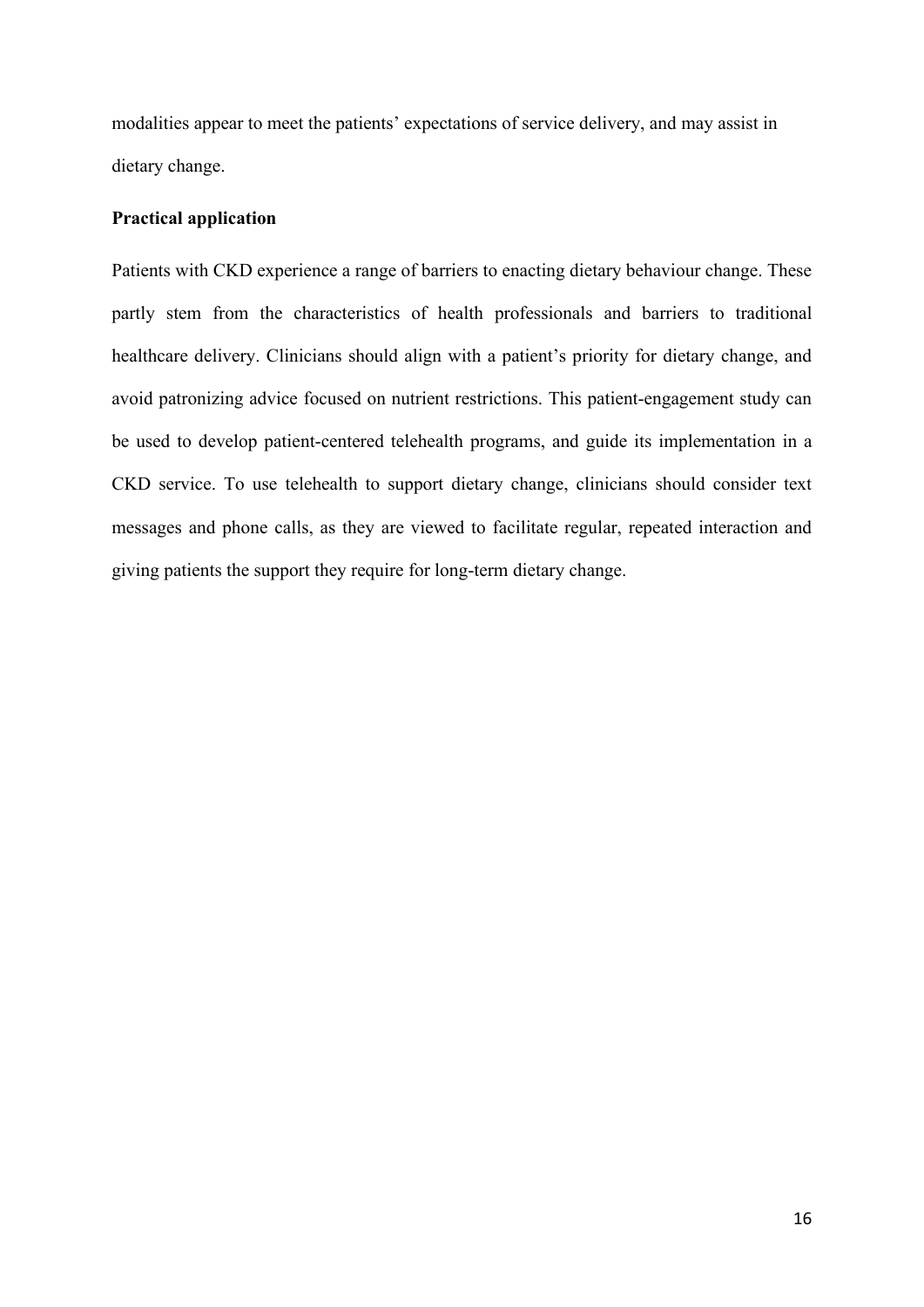## **References**

- 1. National Kidney Foundation. KDOQI Clinical Practice Guidelines and Clinical Practice Recommendations for Diabetes and Chronic Kidney Disease. *American journal of kidney diseases : the official journal of the National Kidney Foundation.* 2007;49(2 Suppl 2):S1-S180.
- 2. Levey AS, Rocco MV, Anderson S, et al. K/DOQI clinical practice guidelines on hypertension and antihypertensive agents in chronic kidney disease. *American Journal of Kidney Diseases.* 2004;43(5 SUPPL. 1).
- 3. Palmer SC, Hanson CS, Craig JC, et al. Dietary and Fluid Restrictions in CKD: A Thematic Synthesis of Patient Views From Qualitative Studies. *American journal of kidney diseases : the official journal of the National Kidney Foundation.*  2014;65(4):559-573.
- 4. McMahon EJ, Campbell KL, Bauer JD, Mudge DW. Altered dietary salt intake for people with chronic kidney disease. *Cochrane Database of Systematic Reviews.*  2015;2:Cd010070.
- 5. Liu Z, Su G, Guo X, et al. Dietary interventions for mineral and bone disorder in people with chronic kidney disease. *The Cochrane database of systematic reviews.*  2015.
- 6. Fouque D, Laville M, Boissel J. Low protein diets for chronic kidney disease in non diabetic adults. *Cochrane Database of Systematic Reviews.* 2009;3.
- 7. Kotwal S, Jun M, Sullivan D, Perkovic V, Neal B. Omega 3 fatty acids and cardiovascular outcomes. Systematic review and meta-analysis. Circ Cardiovasc Qual Outcomes. 2012; 5: 808-18. *External Resources Pubmed/Medline (NLM) CrossRef (DOI).* 2016.
- 8. Smyth A, O'Donnell MJ, Yusuf S, et al. Sodium intake and renal outcomes: a systematic review. *Am J Hypertens.* 2014;27(10):1277-1284.
- 9. Mozaffarian D. Dietary and Policy Priorities for Cardiovascular Disease, Diabetes, and Obesity A Comprehensive Review. *Circulation.* 2016;133(2):187-225.
- 10. St Peter WL, Schoolwerth AC, McGowan T, McClellan WM. Chronic kidney disease: issues and establishing programs and clinics for improved patient outcomes. *American journal of kidney diseases.* 2003;41(5):903-924.
- 11. Desroches S, Lapointe A, Ratte S, Gravel K, Legare F, Turcotte S. Interventions to enhance adherence to dietary advice for preventing and managing chronic diseases in adults. *The Cochrane database of systematic reviews.* 2013;2:Cd008722.
- 12. Kelly JT, Reidlinger DP, Hoffmann TC, Campbell KL. Telehealth methods to deliver dietary interventions in adults with chronic disease: a systematic review and metaanalysis. *The American Journal of Clinical Nutrition.* 2016;104(6):1693–1702.
- 13. Daly R. Transitioning health systems for multimorbidity. *Transplantation.*  2012;93:348-353.
- 14. Australian Commission on Safety and Quality in Health Care. Patient-Centred Care: Improving Quality and Safety by Focusing Care on Patients and Consumers — Discussion Paper. In: Care ACoSaQiH, ed. Australia2010.
- 15. Eknoyan G, Lameire N, Eckardt KU, et al. KDIGO 2012 clinical practice guideline for the evaluation and management of chronic kidney disease. *Kidney Int.* 2013;3:5-14.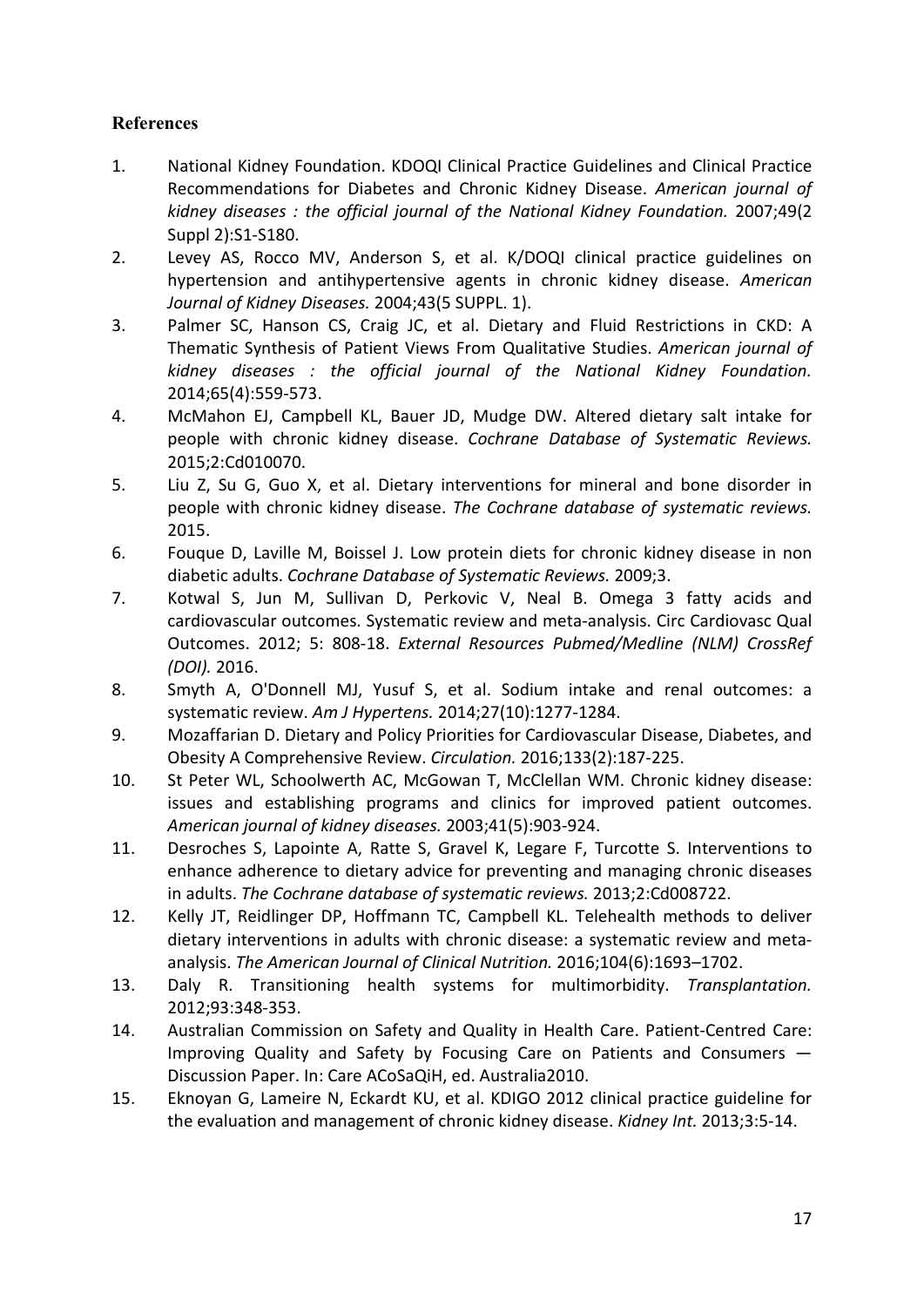- 16. Chan M, Patwardhan A, Ryan C, et al. Evidence-based guidelines for the nutritional management of adult kidney transplant recipients. *Journal of Renal Nutrition.*  2011;21(1):47-51.
- 17. YouTube. Looking up your results in PatientView. [Cited 18 Jan 2016.]; [https://www.youtube.com/watch?v=Ri1wXrCGH9c&index=2&list=PLGk58HmEpP7II](https://www.youtube.com/watch?v=Ri1wXrCGH9c&index=2&list=PLGk58HmEpP7IIM1wP1FlbpGxEfEaxO-Ft) [M1wP1FlbpGxEfEaxO-Ft](https://www.youtube.com/watch?v=Ri1wXrCGH9c&index=2&list=PLGk58HmEpP7IIM1wP1FlbpGxEfEaxO-Ft)
- 18. Bear RA, Stockie S. Patient engagement and patient-centred care in the management of advanced chronic kidney disease and chronic kidney failure. *Canadian journal of kidney health and disease.* 2014;1(1):1.
- 19. Lo C, Ilic D, Teede H, et al. The Perspectives of Patients on Health-Care for Co-Morbid Diabetes and Chronic Kidney Disease: A Qualitative Study. *PloS one.* 2016;11(1).
- 20. Mead N, Bower P. Patient-centred consultations and outcomes in primary care: a review of the literature. *Patient education and counseling.* 2002;48(1):51-61.
- 21. Goldstein M, Yassa T, Dacouris N, McFarlane P. Multidisciplinary predialysis care and morbidity and mortality of patients on dialysis. *American Journal of Kidney Diseases.*  2004;44(4):706-714.
- 22. Kasiske BL, Lakatua J, Ma JZ, Louis TA. A meta-analysis of the effects of dietary protein restriction on the rate of decline in renal function. *American Journal of Kidney Diseases.* 1998;31(6):954-961.
- 23. Smyth A, Griffin M, Yusuf S, et al. Diet and Major Renal Outcomes: A Prospective Cohort Study. The NIH-AARP Diet and Health Study. *Journal of Renal Nutrition.*  2016;26(5):288-298.
- 24. Kelly J, Campbell K, Wai S, et al. Healthy Eating Patterns, Mortality and End-Stage Kidney Disease in CKD: A Systematic Review and Meta-Analysis. *Clin J Am Soc Neprol.*  2016;12(2):272-279.
- 25. Campbell KL, Murray EM. Allied health services to nephrology: an audit of current workforce and meeting future challenges. *J Ren Care.* 2013;39(1):52-61.
- 26. Ande P, Chiu D, Rayner S, Coward RA, Woywodt A. What's on the web for nephrology? *NDT plus.* 2009;2(2):119-126.
- 27. Curtin RB, Walters BA, Schatell D, Pennell P, Wise M, Klicko K. Self-efficacy and selfmanagement behaviors in patients with chronic kidney disease. *Advances in chronic kidney disease.* 2008;15(2):191-205.
- 28. Cueto-Manzano AM, Gallardo-Rincón H, Martínez-Ramírez HR, et al. A pilot study of a mobile phone application to improve lifestyle and adherence of patients with kidney disease. *Journal of telemedicine and telecare.* 2015;21(2):119-120.
- 29. Murdock A, Rodgers C, Lindsay H, Tham TCK. Why do patients not keep their appointments? Prospective study in a gastroenterology outpatient clinic. *J Royal Soc Med.* 2002;95(6):284-286.
- 30. Paterson BL, Charlton P, Richard S. Non‐attendance in chronic disease clinics: a matter of non - compliance? *Journal of Nursing and Healthcare of Chronic Illness.* 2010;2(1):63-74.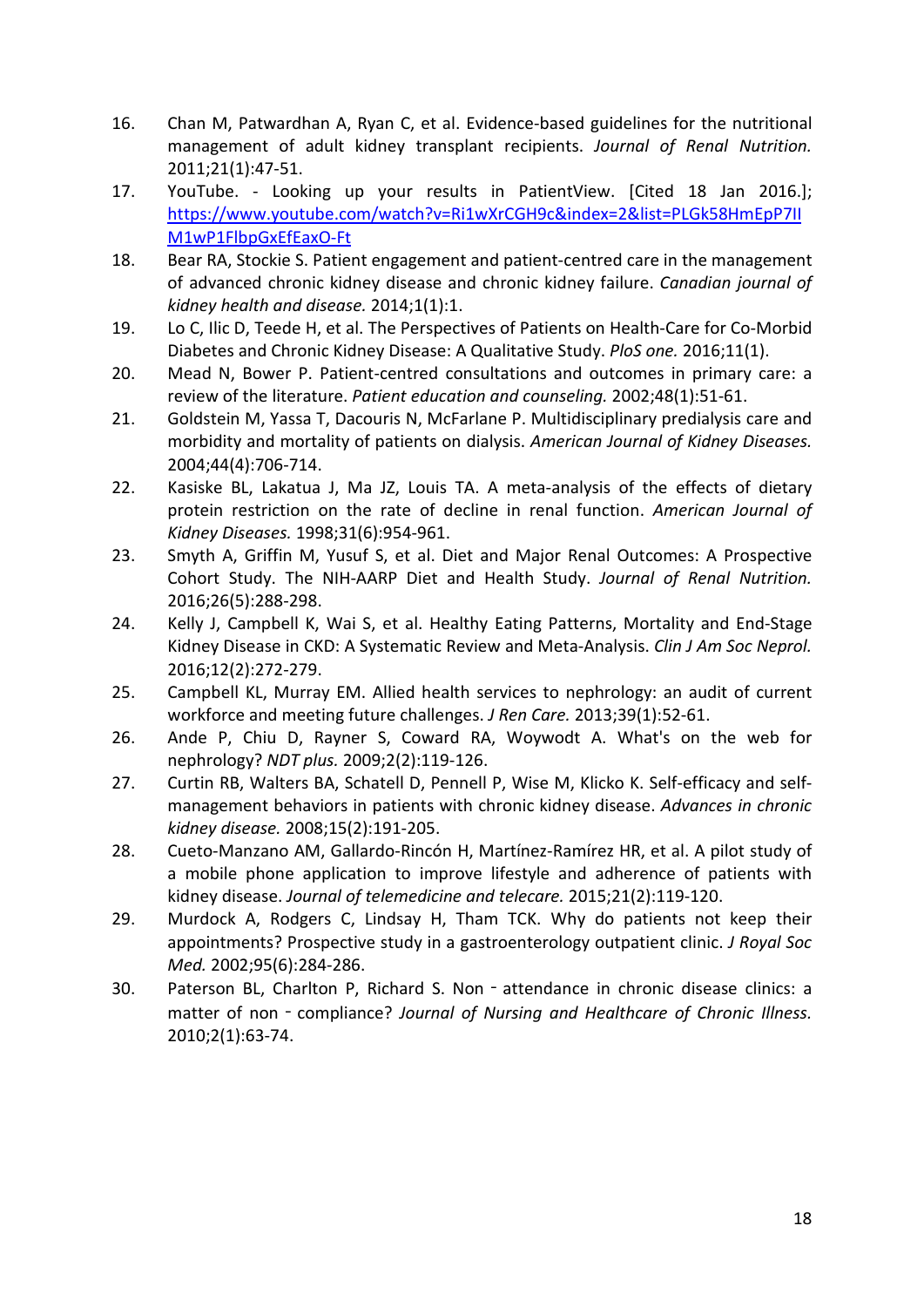# **Tables**

Table 1. Chronic Kidney Disease Participant characteristics (n=21)

Table 2. Selected quotes for each sub-theme within the five key themes developed